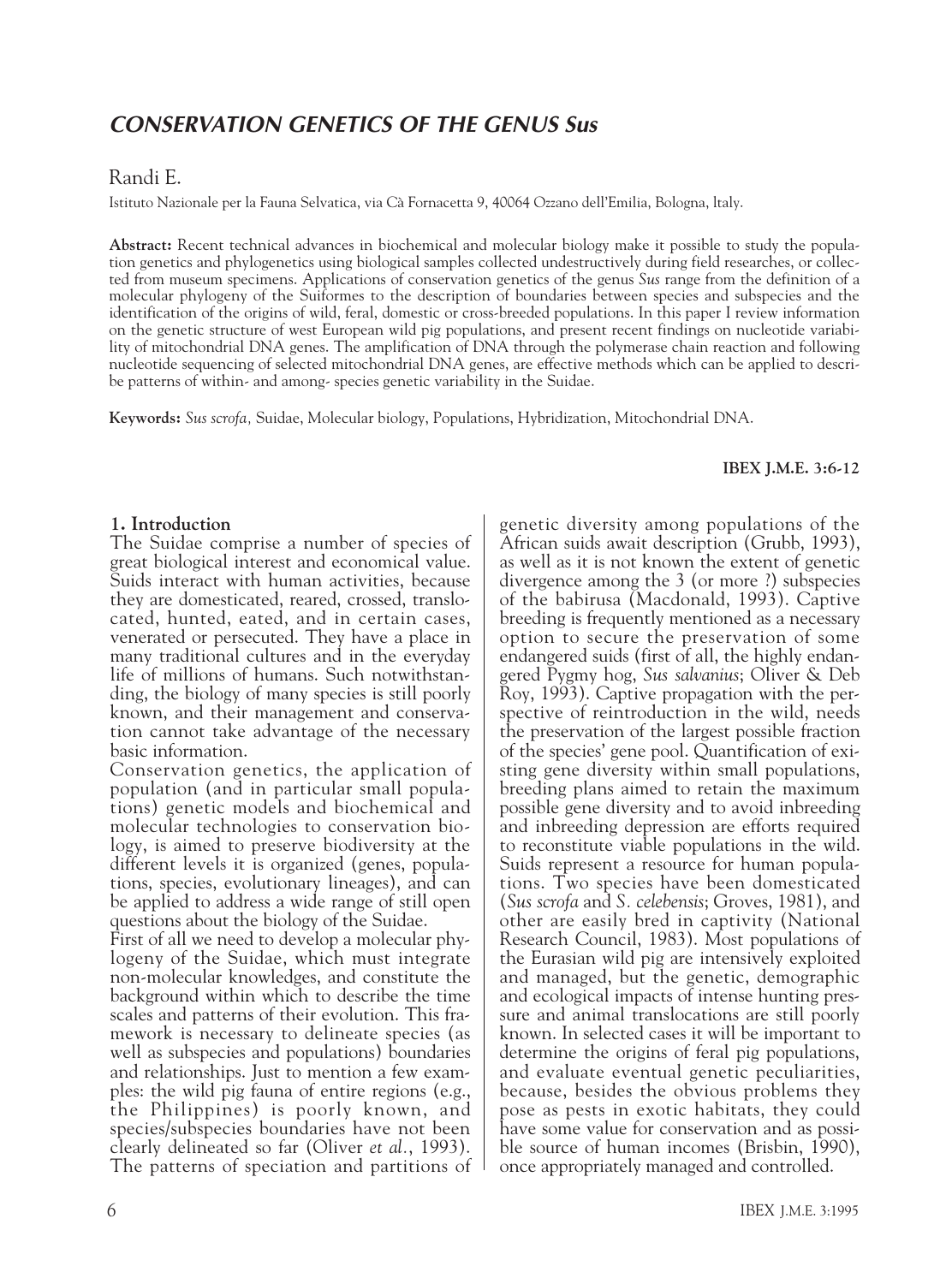## **2. Population genetics of** *Sus scrofa***.**

Multilocus Protein (enzymes and non-enzymatic proteins) Electrophoresis (MPE) is an inexpensive and simple technique, widely used to study population genetics and phylogenetics of many animal species. Proteins migrate in an electric field because some aminoacids are charged. If a point mutation (or a deletion, an insertion) changes the aminoacid composition of a protein, it will change (in about 30% of the cases) its net electric charge, and its rate of electrophoretic migration will be different and distinguishable from the original molecular form. Appropriate staining recipes will, then, reveal allelic variation at single structural loci. Therefore, it is possible to identificate and count genotypes and alleles, compute withinpopulation estimates of gene diversity, between-population genetic distances, and work up a number of population genetic models like Hardy-Weinberg equilibrium, linkage disequilibrium, gene flow, geographical population structuring, and so forth. Limitations of protein electrophoresis derive from the low mutation rates at structural loci, and from possible selective value of some allelic variants. lt is not expected any aminoacid substitution in populations which were recently separated, and the recovery of heterozygosity is slow after a recent bottleneck (Lande & Barrowclough, 1987). In some cases proteins may be not sufficiently variable to allow discriminating among recently isolated populations. Some populations of the Eurasian wild pig have been recently studied, using karyotype mapping (Bosma *et al.*, 1984), blood groups (Kurosawa *et al.*, 1979) and MPE (Tanaka *et al.*, 1983; Randi *et al.,* 1989). Results concordantly showed the existence of an east-west clinal variation in allele frequencies, which produced dendrograms separating the eastern from the western phenotypically recognized subspecies (Kurosawa *et al.*, 1979). Studies of restriction fragment length polymorphism of the mitochondrial DNA (Watanabe *et al.*, 1986; Lan & Shi, 1993) supported these conclusions. The observed genetic gap is roughly correspondent to the distributions of the two prevalent karyotypes, 2n = 36 and 2n = 38 (Bosma *et al.*, *op.cit*.). An insufficient sampling of wild pig populations along an east-west transect from central Asia to central Europe prevents us to understand the origins of these concordant patterns of genetic variation: the apparent clinal variation, and the apparent main genetic gap could be the results of recent dispersal from different and anciently isolated centers of origins, and/or of isolation by distance acting on populations with restricted (at least across some areas) gene flow. Multivariate morphometrics of skull measures indicated a more or less linear north-east to south-west dimensional cline, perhaps mainly due to environmental effects and adaptations to food availability on growth rates and adult body size (Randi *et al.*, 1989). Blood groups and MPE showed comparatively greater genetic distances between Asian and European-American domestic pig breeds (Tanaka *et al.*, *op.cit*.), supporting the idea of polyphyletic domestication (Oliver *et al*., 1993). Some of the modern pig breeds originated from Asian stocks or possibly from crosses between Asian and European pig strains (Ollivier & Sellier, 1982). These informations can be used to investigate the population genetic structure and the putative origins of local wild pig populations, particularly in cases where translocations and/or introductions could have originated populations of uncertain origins or unknown genetic make up. We have used MPE to describe genetic variability in some west European wild pig populations (*S.s. scrofa*), and to assess the genetic structure of the formerly described ltalian subspecies (*S.s. meridionalis*, the Sardinian wild pig, and *S.s. majori*, the Maremma wild pig; Randi *et al.*, 1989). Clustering multilocus pairwise genetic distances indicated small divergence among *S.s. majori* and other west European wild pig populations (Fig.1). These results prompted us to reject the validity of the subspecies *S.s. majori*, which must be considered, at best, an ecotype phenotypically adapted to a Mediterranean type habitat. Within relatively short geographic distances, and in contrast with the presence of significant body size differences, allozyme variability is often not structured enough to evidence significant population gaps. We have recently studied genetic variability in some Bulgarian wild pig populations sampled in localities where were described (Genov *et al.*, 1991) the existence of different morphological phenotypes: a larger one living in the northern plains, and a smaller one occurring in the southern mountains. MPE showed results concordant with morphometrics (Fig. l), but allele divergence among northern and southern populations was small (Randi *et al.*, 1992). Such small distances are not necessary attributable to genetic isolation and absence of gene flow, but most probably to genetic disequilibrium and drift, with consequent ran-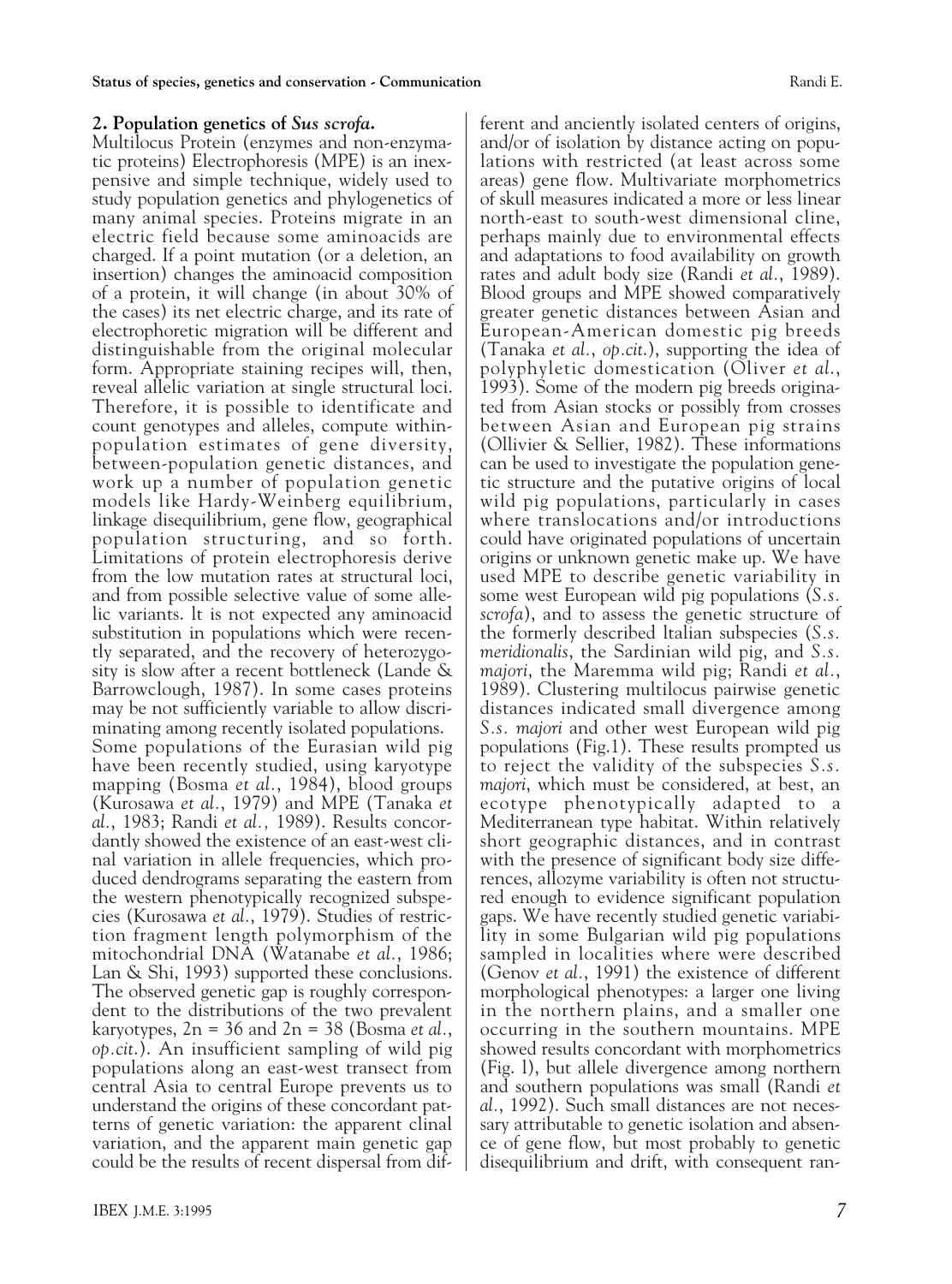

### Nei's D

Figure 1 - UPGMA dendrogram obtained by clustering allozyme Nei's genetic distances among some west European wild, feral and domestic pig populations.

dom fluctuations in allele frequencies, due to the genetically small effective size of recently established populations. We observed greater genetic distance values separating wild and feral Sardinian pigs from other west European wild pig populations, thus validating the subspecies *S.s. meridionalis* (Fig. l). The locus 6PGD is a possible marker of hybridization between wild and domestic pigs. This locus was polymorphic in almost all the studied pig breeds (Franceschi & Ollivier, 1981), while it was monomorphic in all the studied west European wild pig populations (Randi *et al.*, 1989). It was monomorphic in Sardinian ferals, as well as in the Smoky Mountains pigs (USA), which originated, at least in part, from introduced European wild pigs (Smith *et al.*, 1980).

We hypothesized that 6PGD is polymorphic in Asian wild pigs and that this polymorphism was introduced in modern pig breeds through hybridization (Randi *et al.*, 1989). This hypothesis has been supported by Kurosawa and Tanaka's paper (1991) showing extensive 6PGD polymorphism in *S.s. leucomystax* and *S.s. riukiuanus* (with some monomorphic populations, possibly due to recent bottlenecks and isolation), and *S.s. taivanus*. 6PGD and other allozyme polymorphisms (PGM, PGI) are linked to artificially selected meat production characters (e.g., in the linkage group PGI-HAL-6PGD; Rasmusen, 1983), and can show allele frequency divergence among wild and domestic pigs. These enzyme loci could be used to locate the geographic origins of certain wild pig stocks, and to detect hybridization and introgression of domestic genes at the population level.

## **3. Mitochondrial DNA nucleotide sequencing**

Using Restriction Fragment Length Polymorphisms (RFLP) we can estimate rates of nucleotide substitutions through restriction endonuclease digestions of purified target DNA, followed by detection of restriction fragments by hybridization with a cloned labelled probe. The main advantage of this method (as well as of most DNA methods) is given by the possibility to choose the appropriate target DNA sequence to be studied. DNA is not a homogeneous strip of nucleotides, but is a structured macromolecule with single copy structural genes and repetitive DNA, with genes evolving at a low pace, or hot spots of mutation and recombination, *i.e.*, sequences with high rates of molecular evolution. Using cloned hypervariable sequences as probes, it is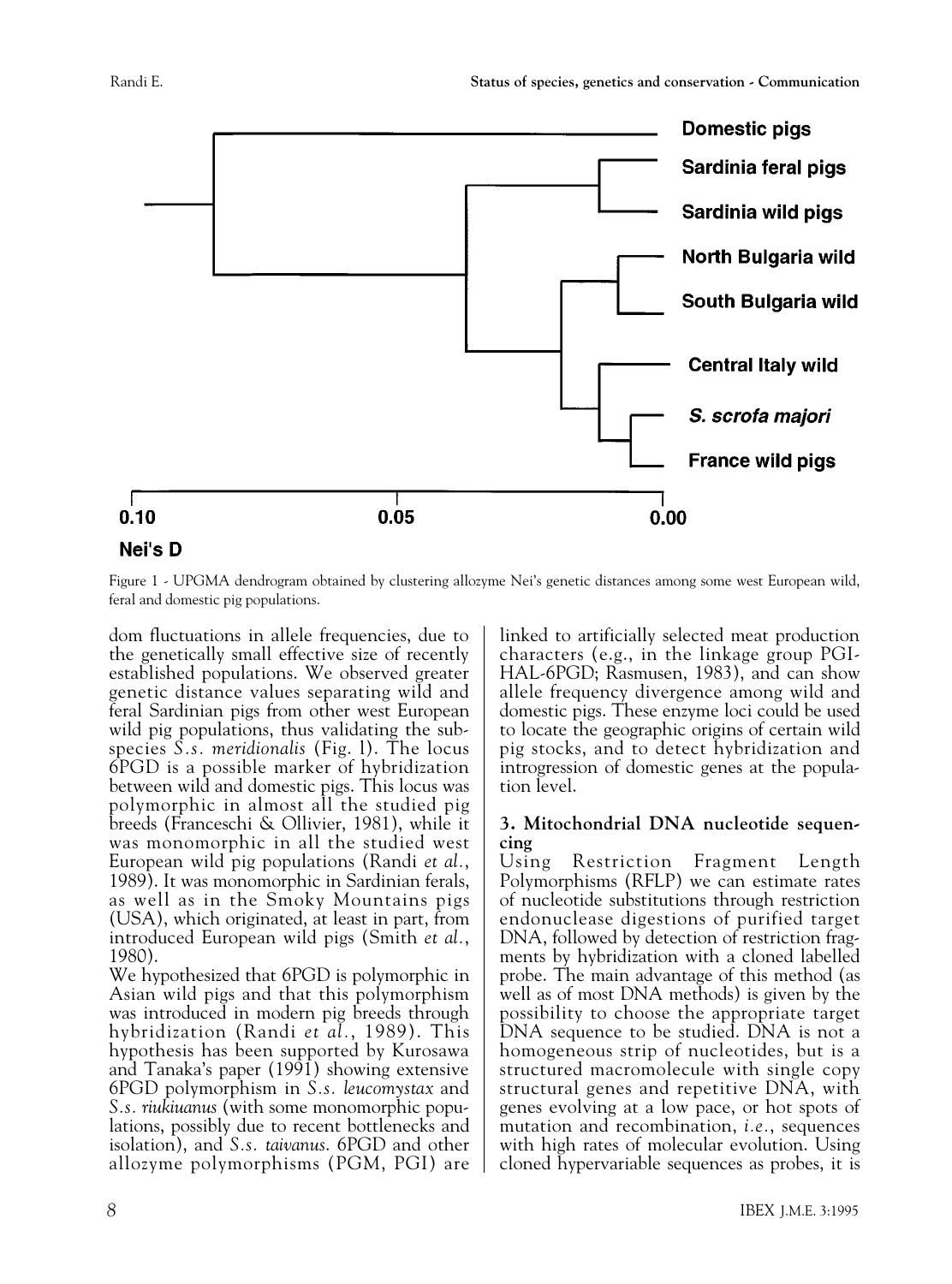possible to identificate the single individual (DNA fingerprinting), while using slowly evolving sequences as probes (*e.g*., RNA genes), it is possible to study phylogenetic relationships among very divergent taxa. The main drawback of RFLP method is the need of good quality and abundant target DNA, which cannot so easily be obtained during field work or undestructively collected from endangered species. Recently direct nucleotide sequencing has become feasible at the population level, thanks to the discovery of the possibility to amplificate DNA using the polymerase chain reaction (PCR). The target DNA sequence is amplified *in vitro* using two oligonucleotide primers (synthesized *in vitro*). One primer is complementary to the sequence flanking one end of the target DNA, while the other primer is complementary to the other flanking sequence. The presence of free nucleotides and of a thermostable DNA polymerase, results in the extension of both primers, which copy the target DNA sequence. PCR is performed in an automated machine, the thermal cycler, which controls a 3-temperature cycle: DNA denaturation, primer hybridization, DNA extension. This cycle can be repeated 20-50 times, doubling the quantity of target DNA each cycle, and producing, at the end, a million times the amount of target sequence present initially. This pure DNA can be directly sequenced. Nucleotide sequences produce enormous amounts of genetic information: the single nucleotide is the character (with four possible states), and sequences are exactly comparable through different laboratories. Sequences are cumulative information, and DNA databases are exponentially growing.

One of the most informative application of both RFLP and PCR in population and conservation genetics is the study of mitochondrial DNA (mtDNA). MtDNA is present in the mitochondria, it is maternally inherited (through the oocytes), it is haploid and does not recombine. MtDNA shows (at least in mammals) an average rate of molecular evolution 5-10 times faster than average single copy nuclear DNA. This makes mtDNA the molecule of choice to study genetic divergence among conspecific populations, and to determine maternal phylogenies. We are running a project to sequence selected mtDNA genes in the Suidae, with the aim: 1) to identificate reliable slow-evolving regions, which can retain unambiguous phylogenetic signals and which can allow reconstructing the evolutionary patterns of taxa within the Suiformes; 2) to identificate fast-evolving hypervariable regions, which can be used to describe patterns of genetic variability at the interface between conspecific and intraspecific populations. We have designed oligonucleotide PCR primers to amplificate and to sequence the entire mitochondrial cytochrome b (CYB), a proteincoding gene, with intermediate rate of sequence evolution in mammals, and the mitochondrial control region (D-LOOP), a non-coding region involved in the replication of the mtDNA, and usually evolving at high rate in mammals. We have sequenced about 600 bp of the CYB and 500 bp of the D-LOOP in several species of the Suidae and in samples of different populations of west European wild pig. The main results (Fig. 2) indicate that:

1) CYB showed low sequence variation in *S. scrofa*, and divergence among species was due to point mutations only. Preliminar calibration of the CYB molecular clock agrees with presumed paleontological information, and other molecular findings, on times of speciation within the Suiformes, and suggests that CYB is a suitable gene to obtain reliable phylogenetic signals at the ordinal level.  $\overline{2}$ ) D-LOOP showed extensive sequence reorganization among different species, due to both point mutations and duplications of repeated motifs, as well as to insertion or delection of single bases. Therefore, D-LOOP seems to be an unreliable source of phylogenetic information in the Suidae. West European wild pig samples showed a surprisingly low level of sequence variation at the D-LOOP. Most populations shared the same (CYB + D-LOOP) mtDNA haplotype, including domestic pigs, and some Sardinian wild and feral pigs. Sequence divergence within west European *S. scrofa* (wild and domestic) is less than 1%, and we have not found any mtDNA fixed sequence difference between wild and western domestic pigs. About 60% of the studied Sardinian wild pig specimens showed a different mtDNA haplotype (0.3% nucleotide divergence from the common haplotype), which supports the indications of genetic peculiarity of the Sardinian pig population, and further confirms his subspecific status.

## **4. Conclusions**

The analysis of patterns of nucleotide sequence divergence, both among- and within-species, is a preliminar step, necessary to identificate mtDNA genes which could be used as a relia-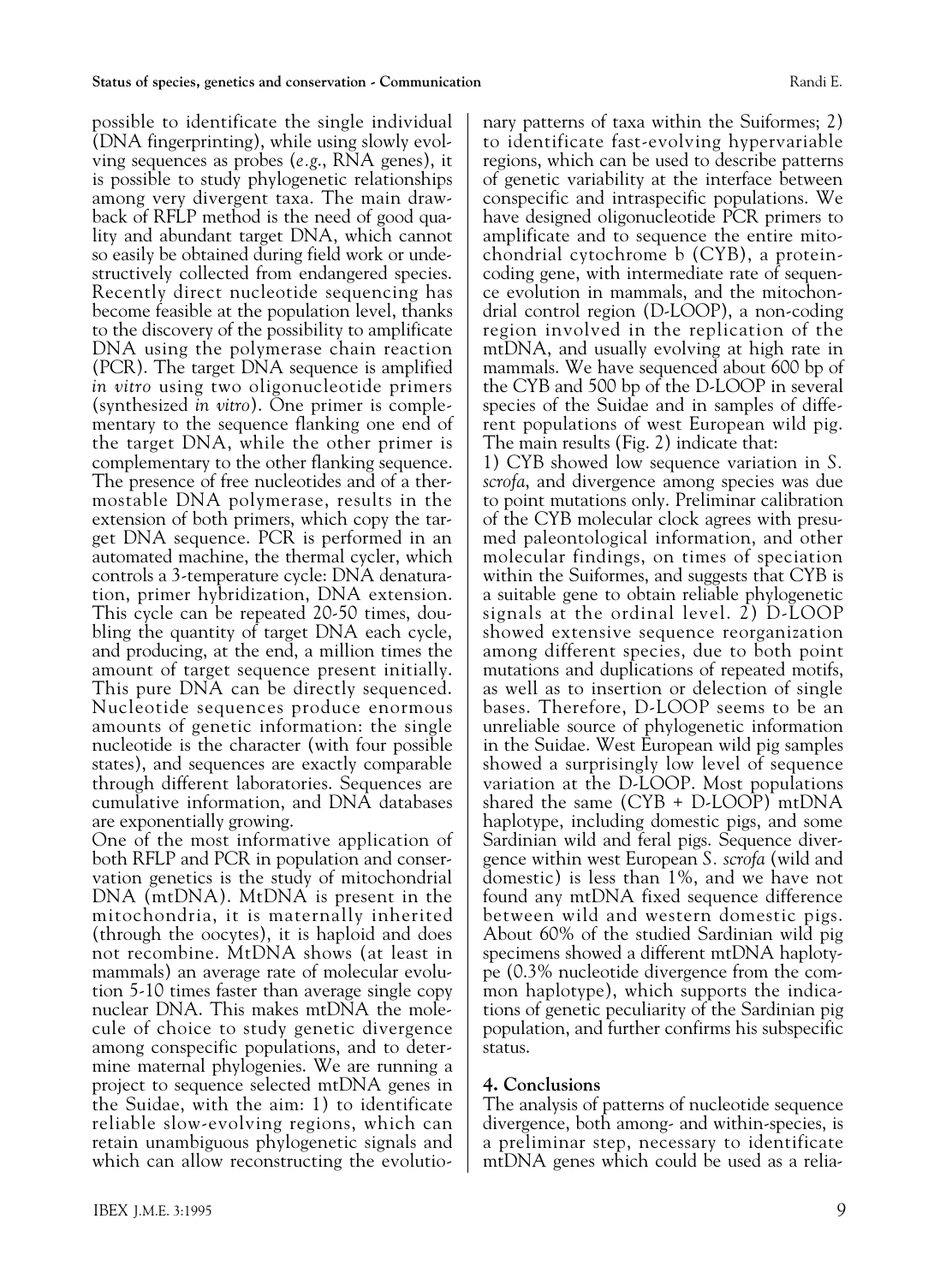

Figure 2 - Neighbor-joining tree showing phylogenetic relationships among Suiformes, obtained using nucleotide sequences of the mitochondrial DNA cytochrome b gene.

ble source of information for intraordinal phylogenetics or population genetics studies in the Suiformes. The mtDNA CYB is a proteincoding gene, and as expected it is structurally conserved across species, as consequence of evolutionary constraints. In the Suiformes CYB seems to evolve at approximately 2% nucleotide substitutions per million year, accordingly with the average rate of mtDNA molecular evolution in mammals. Our findings suggest that CYB can be reliably used to describe times of evolution and pattern of phylogenetic divergence in the Suiformes. CYB will be particularly useful to individuate phylogenetic gaps due to pre- or post-Pleistocene isolation of evolutionary lineages, and could be successfully applied to disentangle species relationships in areas, like the Philippines, of particular biogeographic complexity. The D-LOOP appears to evolve at a faster rate in the Suiformes. lt is mainly a non-transcribed region, with lower constraints to both genome size and structural reorganization. Correct alignment of reorganized D-LOOP regions could be difficult in anciently separated taxa, and consequently the D-LOOP could be reliable to track phylogeny at lower ranks only.

Some portions of the D-LOOP should be hypervariable within species, and therefore should be informative for the description of phylogeographic relationships among conspecific populations or clusters of closely related species. The 500 bp of the D-LOOP we have sequenced in west European wild pig samples, so far, showed a surprisingly low rate of nucleotide variability. Genetic variability among populations was concordantly low at nuclear allozyme loci, mtDNA CYB, as well as at mtDNA D-LOOP, supporting the idea of a recent colonization of western Europe by *S. scrofa* populations which survived a relatively intense bottleneck. These findings furtherly stress the existence of high phenotypical plasticity in *S. scrofa,* which favours great adaptability to very different habitat and food conditions, and suggest caution in using morphometry as a tool for intraspecific taxonomy. Within such a framework, it is noteworthy the presence of a peculiar mtDNA haplotype in about 60% of the studied Sardinian wild pigs. Pigs (as well as most of the present large vertebrates) were most probably introduced by man in Sardinia (Groves, 1989). The observed genetic heterogeneity of the Sardinian pig population could have been originated from multiple introductions of pigs of different geographic origins. The peculiar mtDNA Sardinian haplotype has not been detected in any other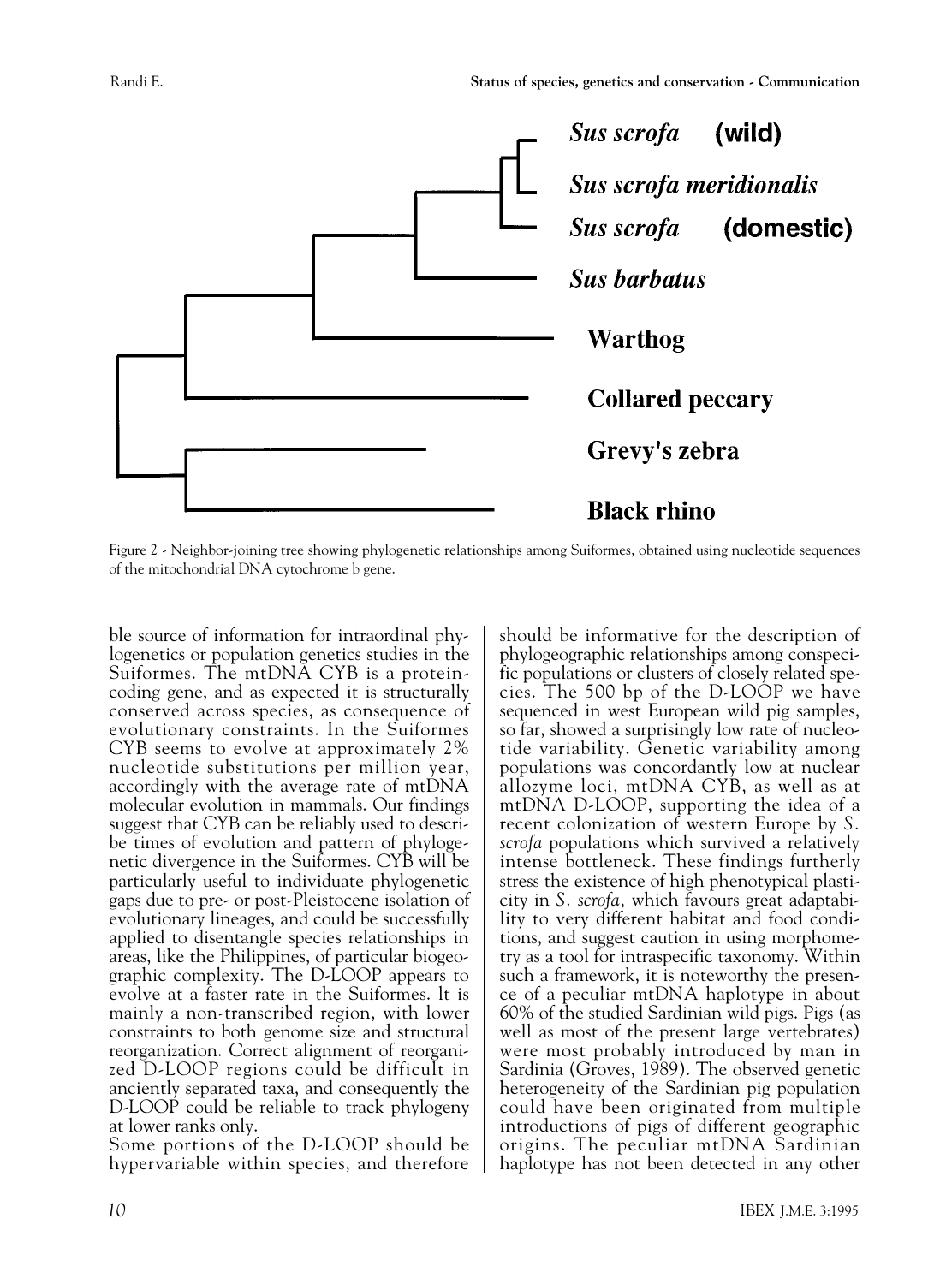west European wild pig population, so far. lt could represent the original mtDNA haplotype introduced in Sardinia, probably through semidomesticated pigs from the Middle East. The other mtDNA haplotype detected in the Sardinian pig population is the common west European pig mtDNA haplotype, which could have been introduced in Sardinia later. This hypothesis points out to two problems. First of all we wish to track the geographic origin and distribution of the Sardinian mtDNA haplotype, with a particular attention to the status of the wild pigs of Corsica and Andalusia, which are currently described as *S.s. meridionalis* (Groves, 1981). The second one has more relevant implications for conservation. The Sardinian pig population is a genetically mixed one. lt is probable that the actual Sardinian pig population is a patchwork of ancient feral pigs (probably originated in the Middle East), which have been introgressed with recent western domestic pigs. If so, we need to analyse this patchwork, mapping haplotypes occurence and frequencies, and enforce the preservation of ancient Sardinian pigs (the true *S.s. meridionalis*) in the areas which will be eventually discovered to be unpolluted.

Concordantly with karyotypes, protein markers and mtDNA RFLP, we expect that mtDNA nucleotide sequences will show greater divergence among Asian and European wild pig populations, as well as domestic pig breeds (work in progress). The individuation of fixed mtDNA sequence differences between different wild pig populations, or between wild and domestic pig breeds will greatly aid the analysis of the genetic origins of managed wild pig populations, as well as the individuation of wild x domestic crosses.

MtDNA is maternally inherited and can characterize maternal ancestries only. PCR can be used to perform a very sensitive fingerprinting analysis through the amplification of microsatellites. Microsatellites consist of 10-50 copies of 1 to 6 bp repeats, which are randomly interspersed in all eucariotic DNAs. There is an enormous number of microsatellites and, as many microsatellites have 4 or more alleles of different length (generated probably by asymmetrical crossing-over), they can describe an enormous amount of variability. These repeats are flanked by DNA with unique sequences, which can be used for locus-specific priming for PCR amplification. Microsatellites can be used as fingerprinting, to detect hybrids if parentals are fixed for different alleles, and for population genetics, if population divergence has been very recent. We can take advantage of the great number (probably more than 400) microsatellite loci which have been described in the domestic pig (Rohrer *et. al*.*,*1994), and that work perfectly on wild pigs' DNA (unpublished results).

One of the most important advantages of PCR is that it makes possible to amplify very small quantities of DNA (in theory starting from a single DNA molecule), also if recovered in very bad conditions. DNA suitable for PCR can be obtained from almost any kind of small samples (one drop of blood, one hair root, a few square millimeters of skin biopsy), also if in very bad state of preservation (old museum skins, old bones, archaeological remains). Fresh and old samples can be preserved at room temperature in absolute ethanol, without necessity to frozen them. It is therefore possible to collect samples for PCR amplification and DNA sequencing as by-product of many field work projects, as well as from museum specimens.

## **5. Acknowledgements**

I wish to thank A. L. Bolelli, P. De Marta and V. Lucchini for assistance during laboratory analyses at Istituto Nazionale per la Fauna Selvatica, and C. H. Diong (Singapore), P. Genov (Sofia), G. Massei (Firenze), G. Tosi (Milano), A. Zilio (Milano) for collaborative projects and sample collection.

## **REFERENCES**

- BOSMA A. A., DE HAAN N. A. & MACDONALD A. A., (1984) - Karyotype variability in the Wild boar *(Sus scrofa).* Symposium International sur le Sanglier. F. Spitz & D. Pépin (eds), Toulouse, *Les Colloques de l'INRA,* n° 22: 53-56.
- BRISBIN I. L. JR., (1990) A consideration of feral swine *(Sus scrofa)* as a component of conservation concerns and research priorities for the Suidae. *Bongo,* 18: 283-293.
- FRANCESCHI P. F. & OLLIVIER L., (1981) Fréquences de quelques gènes importants dans les population porcines. *Z. Tierzuchtg. Zuchtgsbiol.,* 98: 176-186.
- GENOV P., NIKOLOV H., MASSEI G. & GERASIMOV S., (1991) - Craniometrical analysis of Bulgarian Wild boar *(Sus scrofa)* populations. *J. Zool., Lond.,* 225: 309-322.
- GROVES C. P., (1981) Ancestors for the pigs: Taxonomy and phylogeny of the genus *Sus. Technical Bull. No 3.* Department of Prehistory, Research School of Pacific Studies, Australian National University, Canberra.
- GROVES C.P., (1989) Feral mammals of the Mediterranean islands: documents of early domestication. In: *The walking larder: patterns of domesti-*